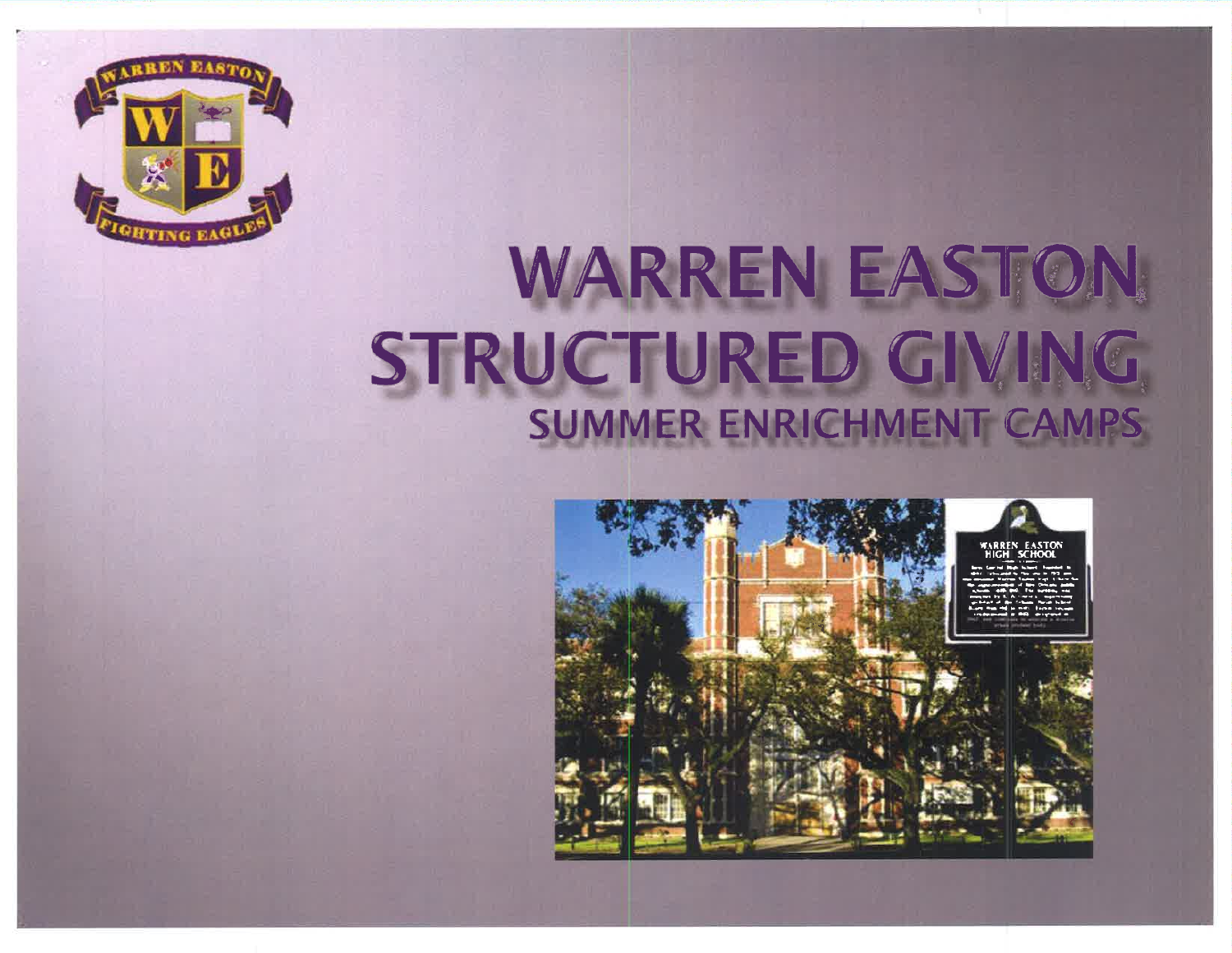## **Warren Easton Charter High School** Overview

- Open enrollment charter school; no testing or geographic requirements to be admitted
- Oldest public high school in Louisiana
- Six years in a row graduation rate of 100% (2010-2016)
- Demographics (final data 15-16 school year)
	- <sup>¤</sup> Economically disadvantaged: 82%
	- <sup>n</sup> African American 97.5%
	- <sup>a</sup> Hispanic 2.5%
	- <sup>¤</sup> Students with disabilities: 8.5%
	- Limited English Proficiency: 1.5%  $\Box$
	- <sup>¤</sup> Total enrollment: 994
- Upon re-opening after Katrina the school leaders realized kids needed a safe place to be after school, on weekends, and in the summer. Through generous donations we've been able to maintain out of school programming and believe strongly that this is a key component to our success.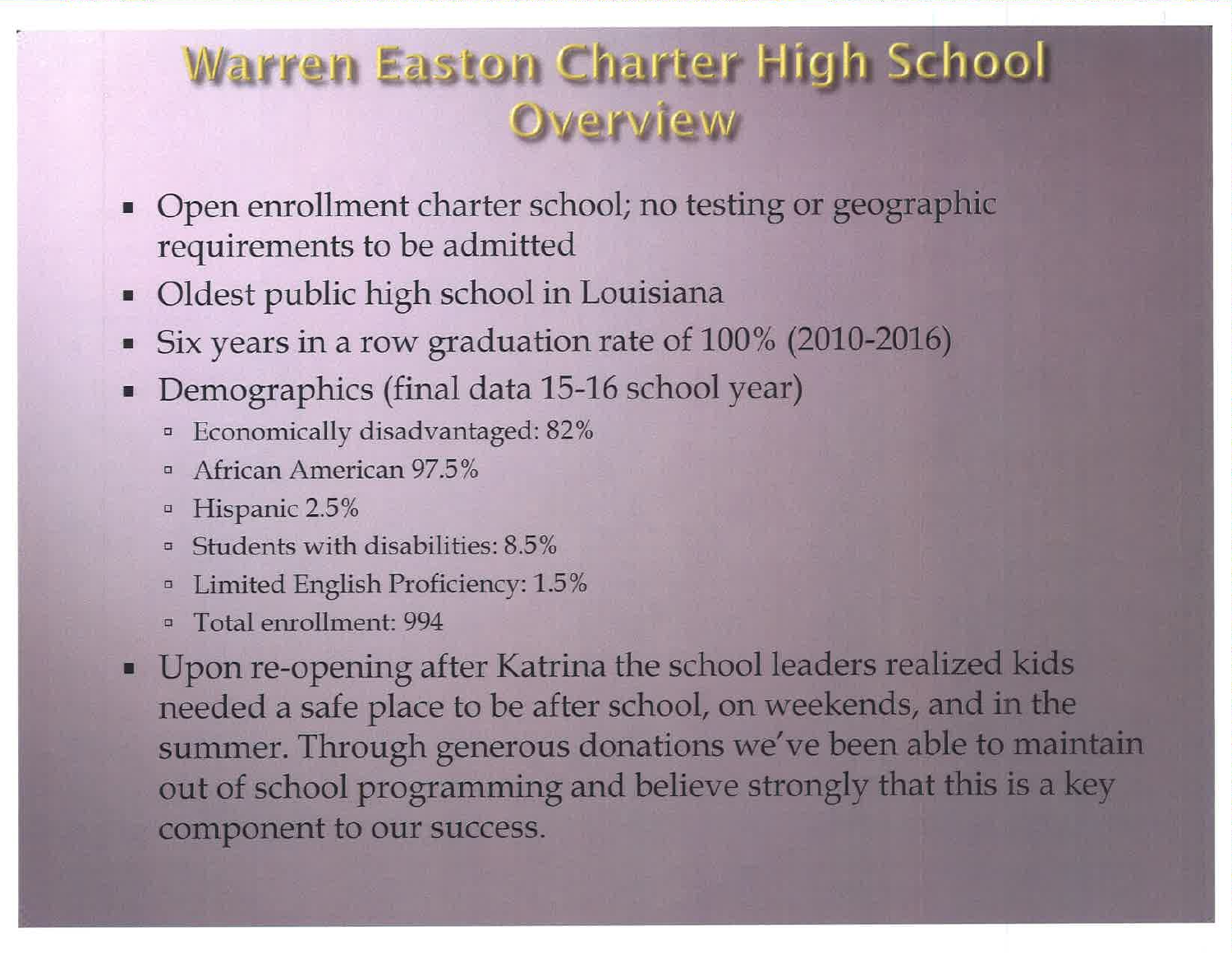## Summer Music Camp

- For students who need a place to be during the<br>summer, we offer productive ways to stay involved<br>and interested in school.  $\blacksquare$
- School culture is further instilled in a structured environment while keeping students active and<br>progressing in academic, artistic and athletic pursuits.
- Camp runs entire month of June (four weeks).  $\blacksquare$
- Approximate attendance is 500 students for all  $\blacksquare$ components, 65-90 for music.
- Academic classes are in the morning; M. music/arts/sports are in the afternoon.
- Band/music camp includes marching band, concert, п and jazz band instruction.
- Music instruction is given at all levels, with particular focus on incoming freshmen and other beginners. 50% of all camp participants have never played an instrument.
- Easton Band has won 1st Place in the Rex Parade competition two years in a row, and earned Superior<br>ratings in LMEA band competition.
- **Band Only Cost, Current: \$11,350** ٠
- **Band Only Cost, Proposed: \$14,885**  $\blacksquare$
- **Total Cost All Summer Camps: \$186,000**  $\blacksquare$